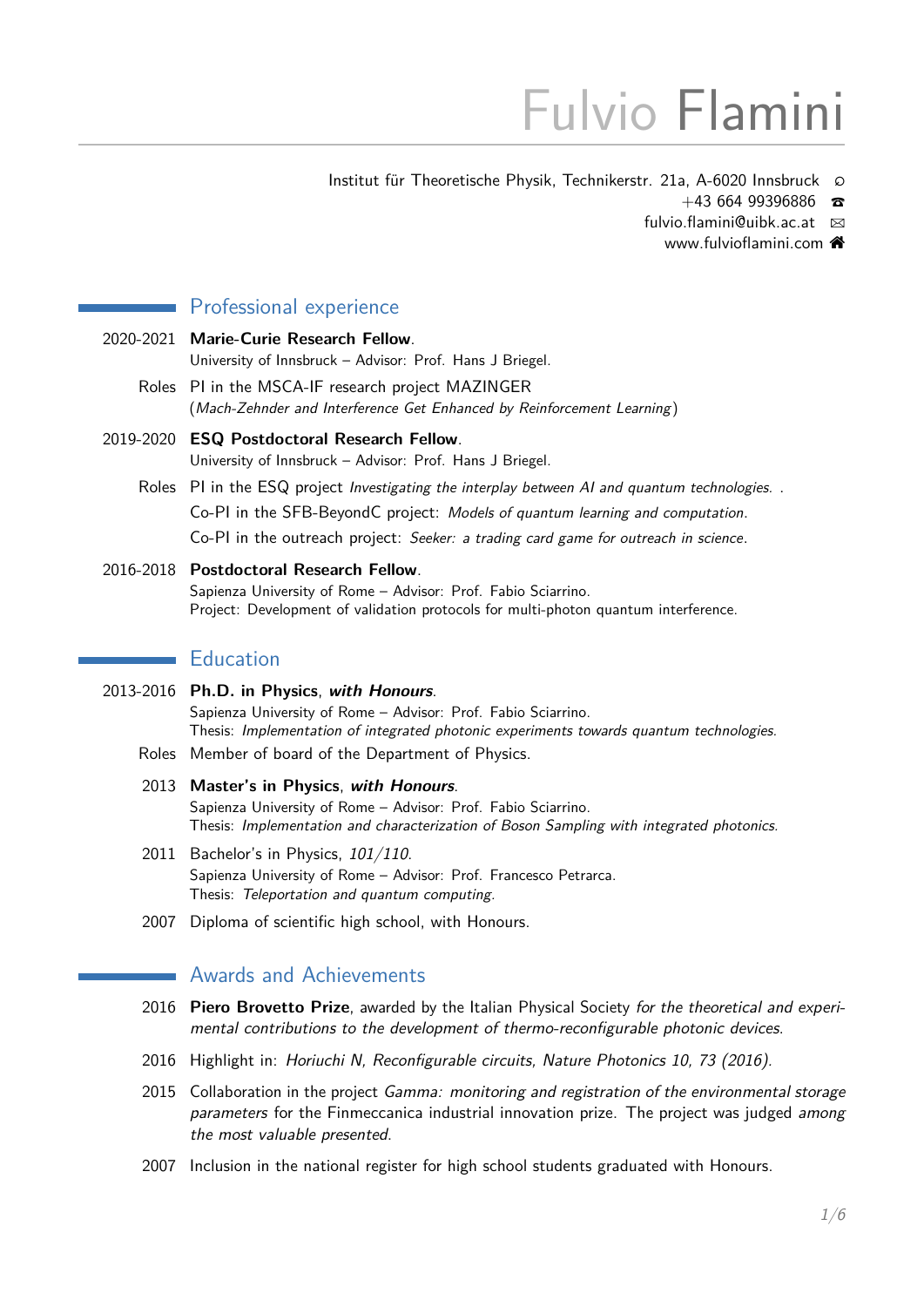# Funding and Grants

#### Research grants and Fellowships

- 2021-2022 Marie Skłodowska-Curie Individual Fellowship (**MSCA-IF**), grant agreement no. 885567.
	- 2021 **ESQ Discovery Grant**, granted by the Erwin-Schrödinger Center for Quantum Science and Technology (ESQ). Project: Projective simulation with optical frequency combs: a continuousvariable approach on graph states. Amount granted: 78 $k \in I$ .
- 2019-2020 ESQ PostDoc Fellowship (**MSCA-COFUND**), grant agreement no. 801110, granted by the Erwin-Schrödinger Center for Quantum Science and Technology (ESQ).
	- 2015 Funding of a Young Researcher Project, granted by MIUR. Project: Optimization of quantum sources at telecom wavelength. Amount granted:  $2k \in I$ .
- 2013-2016 Ph.D. scholarship, granted by Sapienza University of Rome upon public competition.

# Selected grants for Science Communication and Outreach Seeker: the Game

2021-2022 Funding of a Seeker expansion set on quantum technologies and AI:

by FWF Austrian Science Fund as Science Communication Programme (49k  $\in$ )

- 2020-2021 Funding of a Seeker core set on general physics (28k  $\in$ ):
	- by Förderkreis 1669 Wissenschafft Gesellschaft (20 $k \in$ ), by Doktoratskolleg Atoms, Light and Molecules (5k  $\in$ ) and by Department of Physics at University of Innsbruck (3k  $\in$ ). RAYS
	- 2016 SPIE education outreach Grant. (4k \$)
	- 2016 SPIE FOCUS conference Grant. (4k \$)
	- 2016 OSA centennial special event Grant. (2k \$)

# **No Contreach activities**

#### Seeker: the Game

2020-2021 Conception, design and development of Seeker, a game for **science communication**.

#### RAYS

2015-2017 **Co-founder of RAYS** (Rome Association of Young Scientists),

aimed at promoting activities of science communication and professional development in Optics. Member of the **Local Organizing Committee** for the Young Italian Quantum Information Science conference (2016), supported by RAYS.

Contribution to Futuro Remoto (Naples, 2015) and to European Makers Faire (Rome, 2016) with educational optics experiments for the general public.

Organizing 10+ outreach events in high schools in Rome.

Roles Co-founder and President of La Sapienza SPIE Student Chapter; Co-founder and Treasurer of La Sapienza OSA Student Chapter.

#### **Others**

- 2020 Contribution to a Sci.Comm. blog with "Chasing Quantum Advantage at Light Speed".
- 2019 Participation to the Fest der Wissenschaft (Festival of Science) in Innsbruck, with fun and didactic demonstrations on artificial intelligence.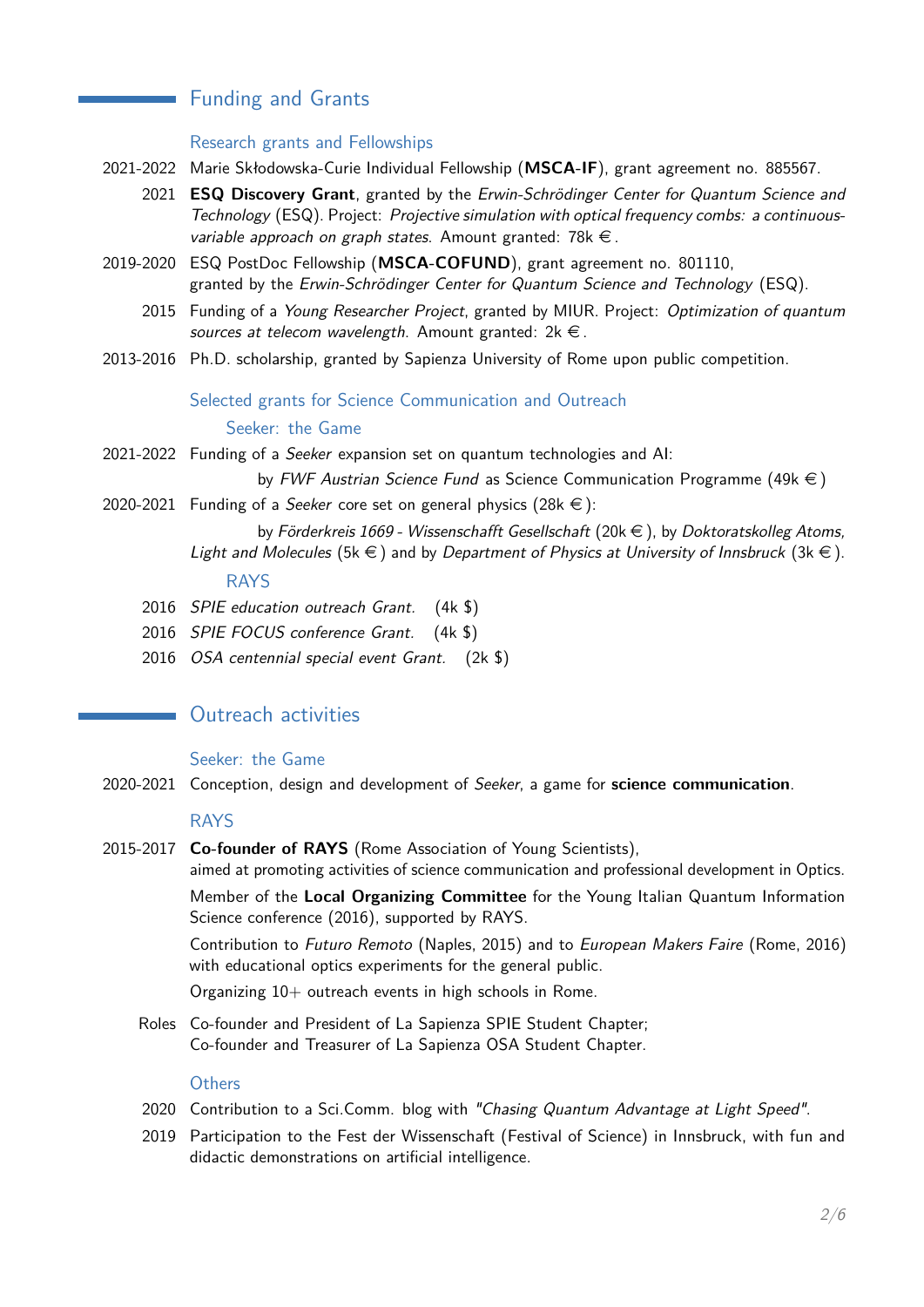## **Expertise**

#### Soft skills

Supervision Co-supervision of 4 PhD students and 6 Master's students during experiments, data analyses and thesis preparation from 2014 to 2018 (off-the-record).

- Management Promoting outreach initiatives, applying for funding, organizing conferences (see above).
	- Teamwork Strong co-operative abilities, developed both with theorists and experimentalists. – Expertise in the coordination of small teams in separate projects. Ability to manage small-size projects, converting high-level requirements in low-level tasks.

#### Hard skills

- Coding Expertise in data analysis and numerical simulations.
- Softwares: Mathematica (fluent). Languages: Python (fluent); CUDA-Python (basic).
- Experimental Integrated quantum photonics, Femtosecond laser writing, Optical experiments design.
- Presentation Proficient in PowerPoint. Expertise in **science communication** (e.g. papers, presentations and graphics), strengthened with seminars by world-class instructor Jean-luc Doumont.
	- Languages Italian (mother tongue), English.

# Scientific community

#### Reviewer

- Journals Nature Physics, PRX Quantum, Physical Review Letters, Physical Review A, Physical Review Applied, Quantum Science & Technology, Journal of Optics, Scientific Reports, Entropy, New Journal of Physics, Applied Sciences, International Journal of Quantum Information, Energies, IEEE Journal of Selected Topics in Quantum Electronics.
	- Board Member of the Reviewer Board for Photonics. – Guest Editor for a Special Issue in Photonics.

#### Conference chair

- 2021 SFB BeyondC winter workshop
- 2021 MLQ2021

#### Main collaborators

- Theory Prof. Dr. Andreas Buchleitner (Freiburg Institute for Advanced Studies, Freiburg, Germany) Assoc. Prof. Ernesto F. Galvão (Universidade Federal Fluminense, Niterói, Brazil) Assoc. Prof. Nathan Wiebe (University of Washington, Seattle, United States) Dr. Mattia Walschaers (Laboratoire Kastler Brossel, Paris, France)
	- Exp Prof. Markus Aspelmeyer (IQOQI, Austrian Academy of Sciences, Vienna, Austria) Prof. Fabio Sciarrino (Sapienza University of Rome, Rome, Italy - Ph.D. advisor) Dr. Roberto Osellame (Consiglio Nazionale delle Ricerche, Milan, Italy)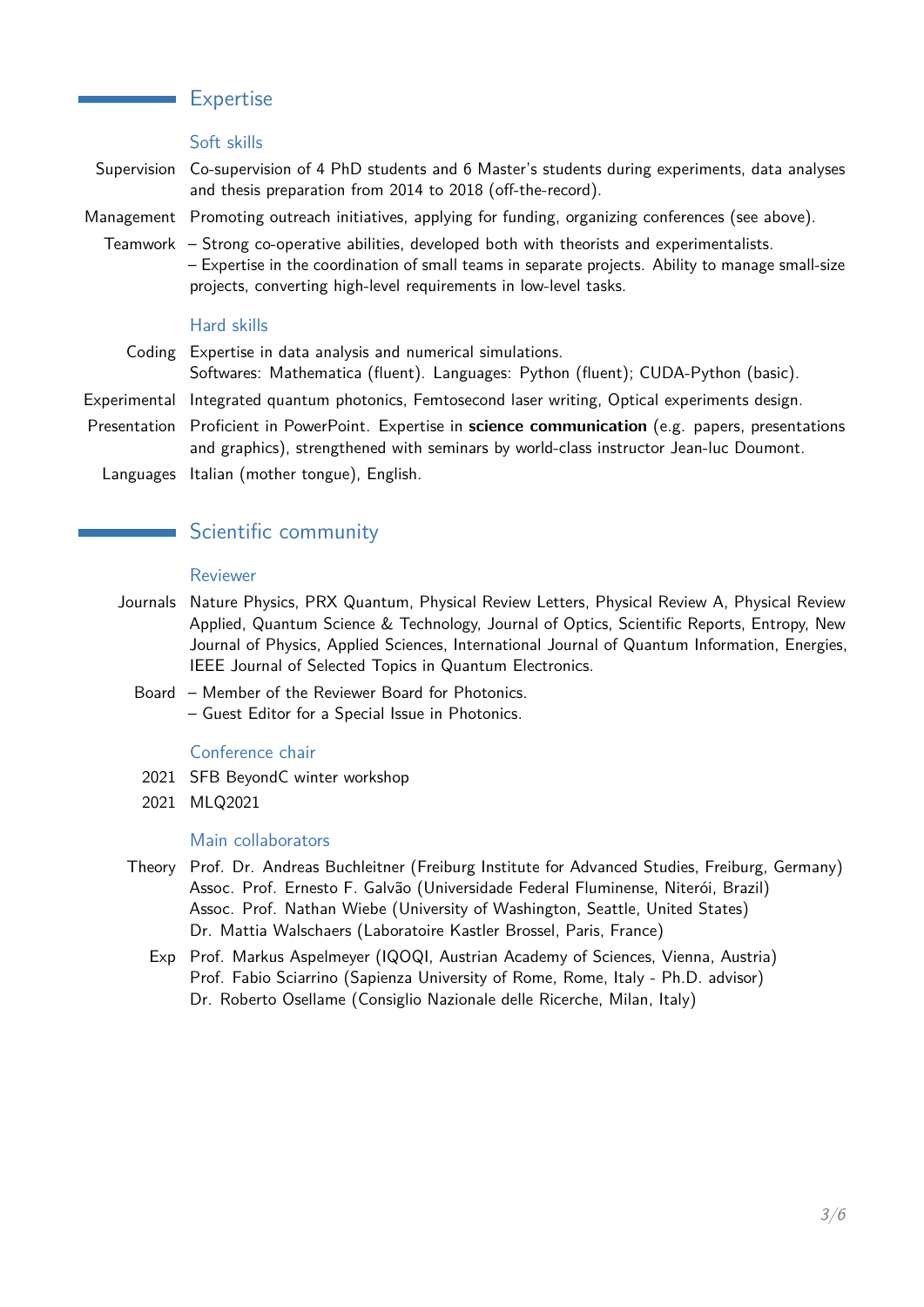# Dissemination at international conferences

**Talks** 

- 2021 (Invited) Cargese School of Quantum Information and Quantum Technology 2021 (online). Seminar on Boson Sampling
- 2021 Photonics North 2021 (online). Emergence of biased errors in imperfect photonic circuits
- 2020 (Invited) Photonics North 2020 (online). Photonic architecture for reinforcement learning
- 2019 MSCA Falling Walls Lab contest (Brussels, Belgium). Breaking the wall of Wall-E

– 1st DPG Fall Meeting on Quantum Science and Information Technologies (Freiburg, Germany). Photonic architecture for reinforcement learning

2018 – (Invited) Kick-off Meeting Freiburg-Nagoya project (Freiburg, Germany). Validating multi-photon quantum interference with pattern recognition

– Visiting seminar (Innsbruck, Austria). Learning to distinguish quantum indistinguishability

- 2015 Workshop on quantum simulation and quantum walks (Yokohama, Japan). Quantum suppression law in a 3D photonic circuit implementing the Fast Fourier Transform
- 2015 PICQUE scientific school in integrated quantum photonics applications (Rome, Italy). Thermally-reconfigurable laser written photonic circuit for applications at telecom wavelength
- $2014 100^\circ$  National Conference SIF (Pisa, Italy). Experimental validation of photonic Boson Sampling

#### **Posters**

- 2020 Quantum Optics 2020 (Obergurgl, Austria).
- 2019 Austrian Quantum Information Conference 2019 (Vienna, Austria).
	- Graduate Conference on Complex Quantum Systems (Vienna, Austria).
	- Quantum Computing From Algorithms to Applications (Obergurgl, Austria). Photonic architecture for reinforcement learning
	- Quantum Information and Measurement (QIM) V: Quantum Technologies (Rome, Italy). Visual assessment of multi-photon interference
- 2016 Workshop on quantum simulation and quantum walks (Prague, Czech Republic). Validating multi-photon interference on three-dimensional laser-written quantum circuits
	- Italian Quantum Information Science Conference (Rome, Italy).

Thermally-reconfigurable laser written photonic circuit for applications at telecom wavelength

 $-$  SPIE Optics  $+$  Photonics (San Diego, California).

Outreach activities with RAYS and Sapienza SPIE Student Chapter

- 2015 QUTE-EUROPE summer school (Goteborg, Sweden). Thermally-reconfigurable photonic circuit at telecom wavelength by femtosecond laser writing
- 2014 Italian Quantum Information Science Conference (Salerno, Italy). Experimental validation of Boson Sampling on a photonic integrated circuit

– PICQUE school: integrated photonic manipulation for quantum applications (Varenna, Italy). Non-monotonic trend of bosonic coalescence within Boson Sampling architecture

– School on quantum physics and quantum information (Olomouc, Czech Republic). Experimental realization of Boson Sampling and validation against uniform distribution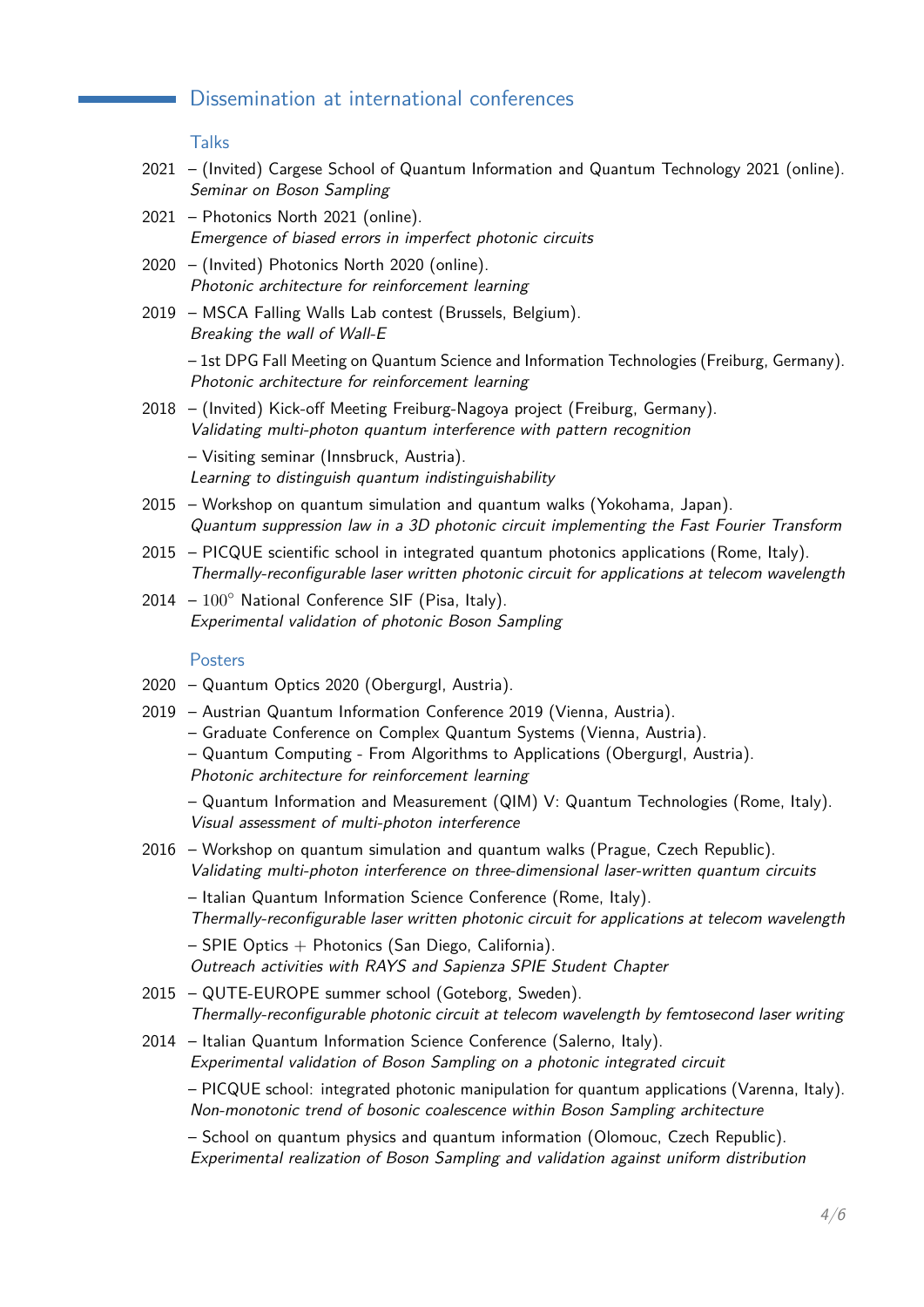# **Publications**

Summary

Citations Google Scholar: 1229 (h-index: 13); Web of Science: 754

1<sup>st</sup> author in 8 peer-reviewed papers, 1 preprint, 1 conference proceedings.

#### Peer-reviewed publications

- 1. Flamini F, Walschaers M, Spagnolo N, Wiebe N, Buchleitner A, Sciarrino F, Validating multi-photon interference with finite data, Quantum Science and Technology **5**, 045005 (2020).
- 2. Flamini F, Hamann A, Jerbi S, Trenkwalder L M, Poulsen Nautrup H, Briegel H J, Photonic architecture for reinforcement learning, New Journal of Physics **22**, 045002 (2020).
- 3. Giordani T, Brod D J, Esposito C, Viggianiello N, Romano M, Flamini F, Carvacho G, Spagnolo N, Galvão E F, Sciarrino F, Experimental quantification of genuine four-photon indistinguishability, New Journal of Physics **22**, 043001 (2020).
- 4. Flamini F, Spagnolo N, Sciarrino F, Visual assessment of multi-photon interference, Quantum Science and Technology **4**, 2 (2019).
- 5. Agresti I, Viggianiello N, Flamini F, Spagnolo N, Crespi A, Osellame R, Wiebe N, Sciarrino F, Pattern recognition techniques for Boson Sampling validation, Physical Review X **9**, 011013 (2019).
- 6. Brod D J, Galvão E F, Viggianiello N, Flamini F, Spagnolo N, Sciarrino F, Witnessing genuine multiphoton indistinguishability, Physical Review Letters **122**, 063602 (2019).
- 7. Giordani T, Flamini F, Pompili M, Viggianiello N, Spagnolo N, Crespi A, Osellame R, Wiebe N, Walschaers M, Buchleitner A, Sciarrino F, Experimental statistical signature of many-body quantum interference, Nature Photonics **12** (3), 173-178 (2018).
- 8. Viggianiello N, Flamini F, Bentivegna M, Spagnolo N, Crespi A, Brod D J, Galvão E F, Osellame R, Sciarrino F, Optimal photonic indistinguishability tests in multimode networks, Science Bulletin **63** (22), 1470-1478 (2018).
- 9. Flamini F, Viggianiello N, Giordani T, Bentivegna M, Spagnolo N, Crespi A, Corrielli G, Osellame R, Martin-Delgado M A, Sciarrino F, Observation of photonic states dynamics in 3-D integrated Fourier circuits, Journal of Optics **20**, 7 (2018).
- 10. Flamini F, Spagnolo N, Sciarrino F, Photonic quantum information processing: a review, Reports on Progress in Physics **82**, 1 (2018).
- 11. Viggianiello N, Flamini F, Innocenti L, Cozzolino D, Bentivegna M, Spagnolo N, Crespi A, Brod D J, Galvão E F, Osellame R, Sciarrino F, Experimental generalized quantum suppression law in Sylvester interferometers, New Journal of Physics **20**, 033017 (2018).
- 12. Flamini F, Spagnolo N, Viggianiello N, Crespi A, Osellame R, Sciarrino F, Benchmarking integrated linearoptical architectures for quantum information processing, Scientific Reports **7**, 15133 (2017).
- 13. Flamini F, Viggianiello N, Bentivegna M, Spagnolo N, Mataloni P, Crespi A, Ramponi R, Osellame R, Sciarrino F, Generalized quantum fast transformations via femtosecond laser writing technique,